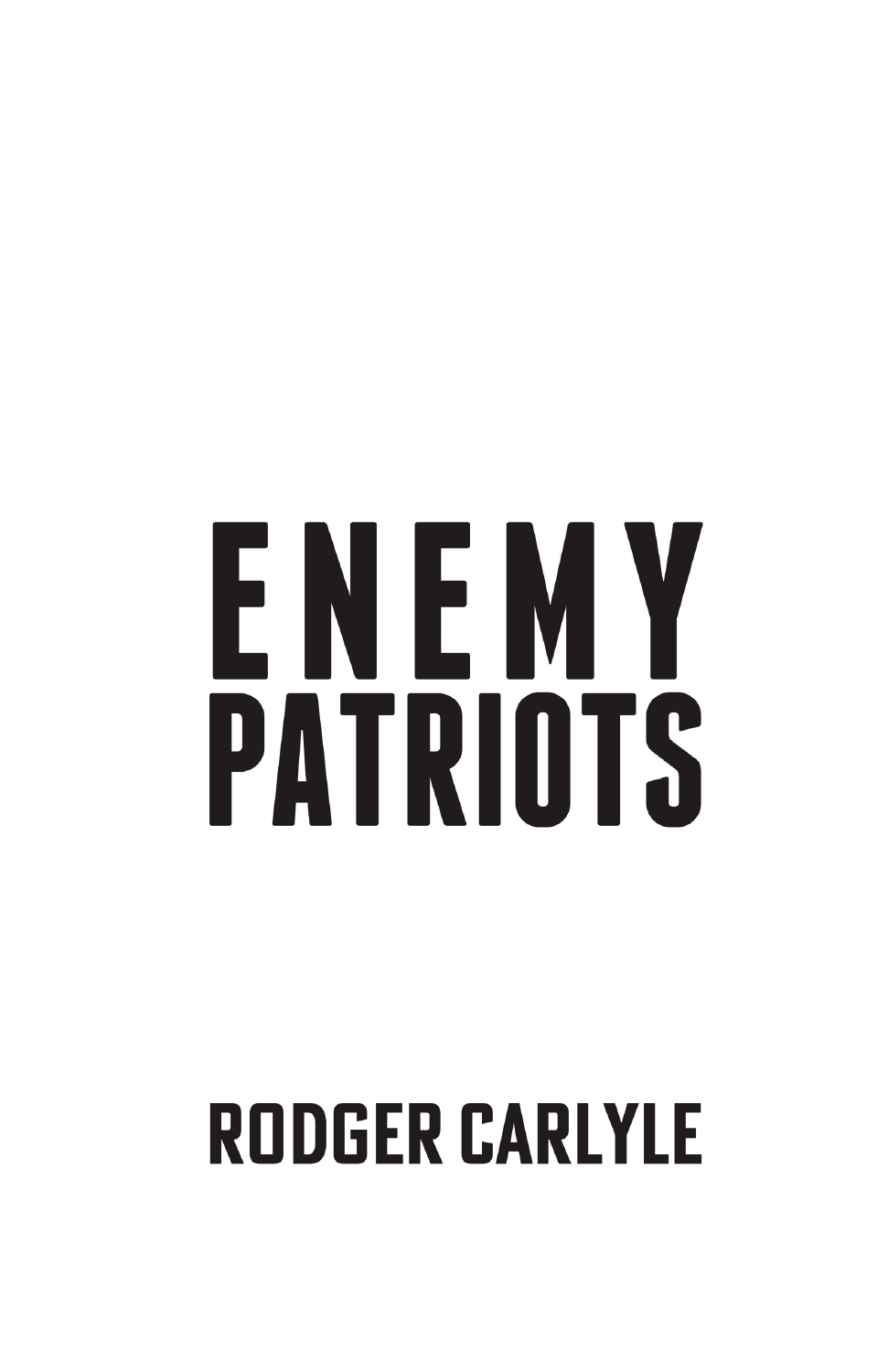This is a work of fiction. The names, characters, organizations and events are products of the author's imagination and bear no relation to any living person or are used fictitiously.

> ENEMY PATRIOTS. Copyright © 2020 by Rodger Carlyle. All rights reserved.

Published in the United States by Verity Books, an imprint of Comsult, LLC.

All rights reserved. Except for brief passages except quoted in newspaper, magazine, radio, television or online reviews, no portion of this book may be reproduced, distributed, or transmitted in any form or by any means, electronic or mechanical including photocopying, recording, or information storage or retrieval systems without the prior written permission of the author and/or Comsult, LLC.

First published in 2021.

ISBN 978-1-7360074-0-2 (e-book) ISBN 978-1-7360074-5-7 (hardback) ISBN 978-1-73600-74-1-9 (paperback)

Editing: Inventing Reality Editing Service

Cover design and formatting: Damonza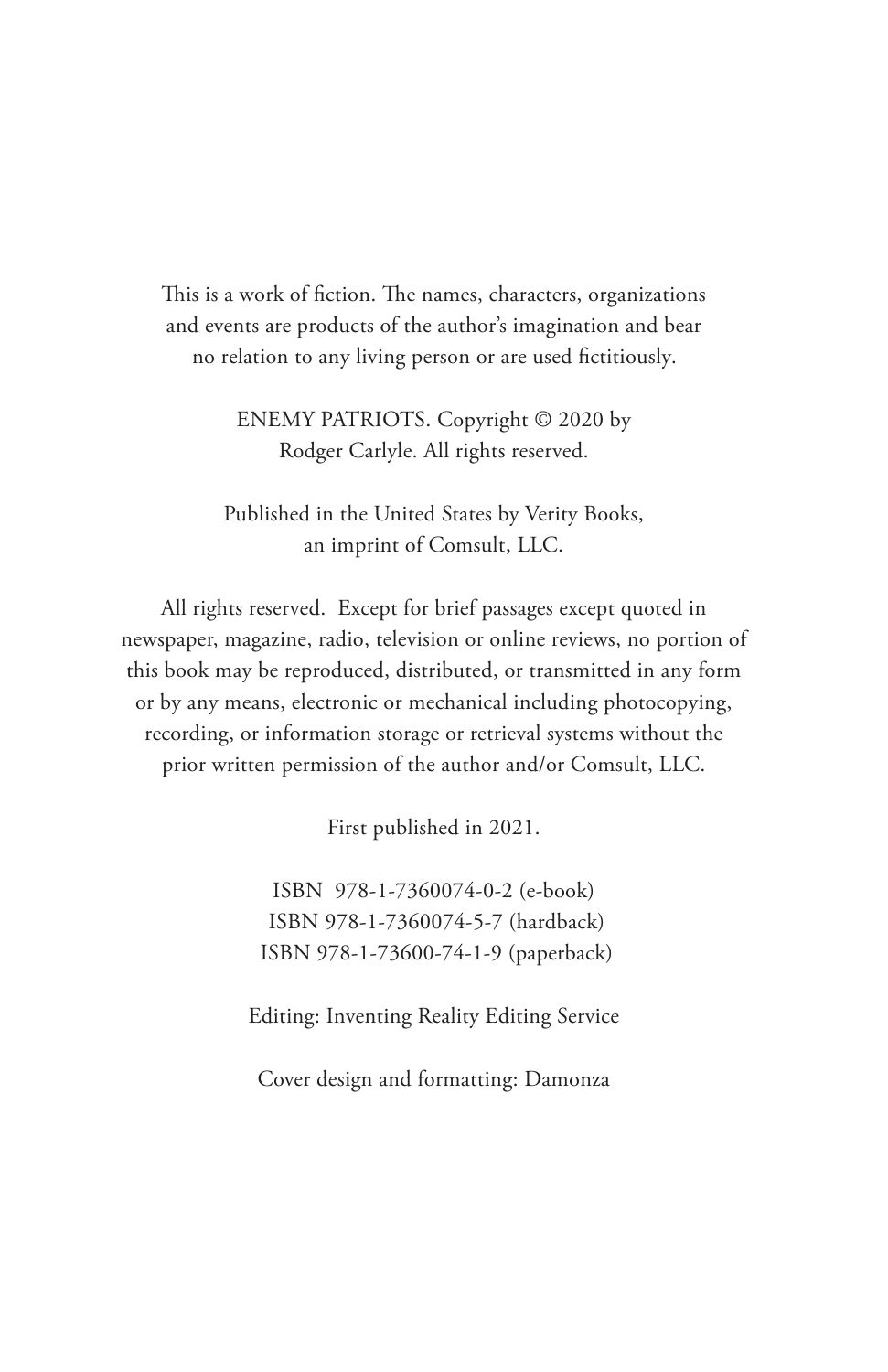### **Chapter 1**

#### **YOKOHAMA, JAPAN, JULY 1940**

**M** ichi felt fortunate to secure a second-class stateroom on the German ship *Friedrich*. The troubles between the United German ship *Friedrich*. The troubles between the United States and Empire of Japan meant that their planned return voyage on American President Lines was canceled. He bit his lip, momentarily glancing at Kiko next to him. She hadn't turned a page in her book in ten minutes.

Nine men dressed in cheap brown suits circulated through the room checking documents. All had identical tan fedoras pulled low on their foreheads. There seemed to be no pattern to their inquiries, just random stops among the three hundred waiting passengers. Michi tried to catch snippets of the official conversations, but the echo of voices in the windowed room and the click of heels on the marble floor made it impossible.

Michi whispered, "I love you," trying to calm Kiko. The gangway outside the double glass doors rose from the dock to the ship, but no one was boarding. The hands on the wall-clock moved past three, more than two hours after the scheduled departure time. He bit his lip even harder, drawing blood.

"Your parents are healthy," offered Kiko. "I am happy that we made this trip. It is important that we not give up our roots." Kiko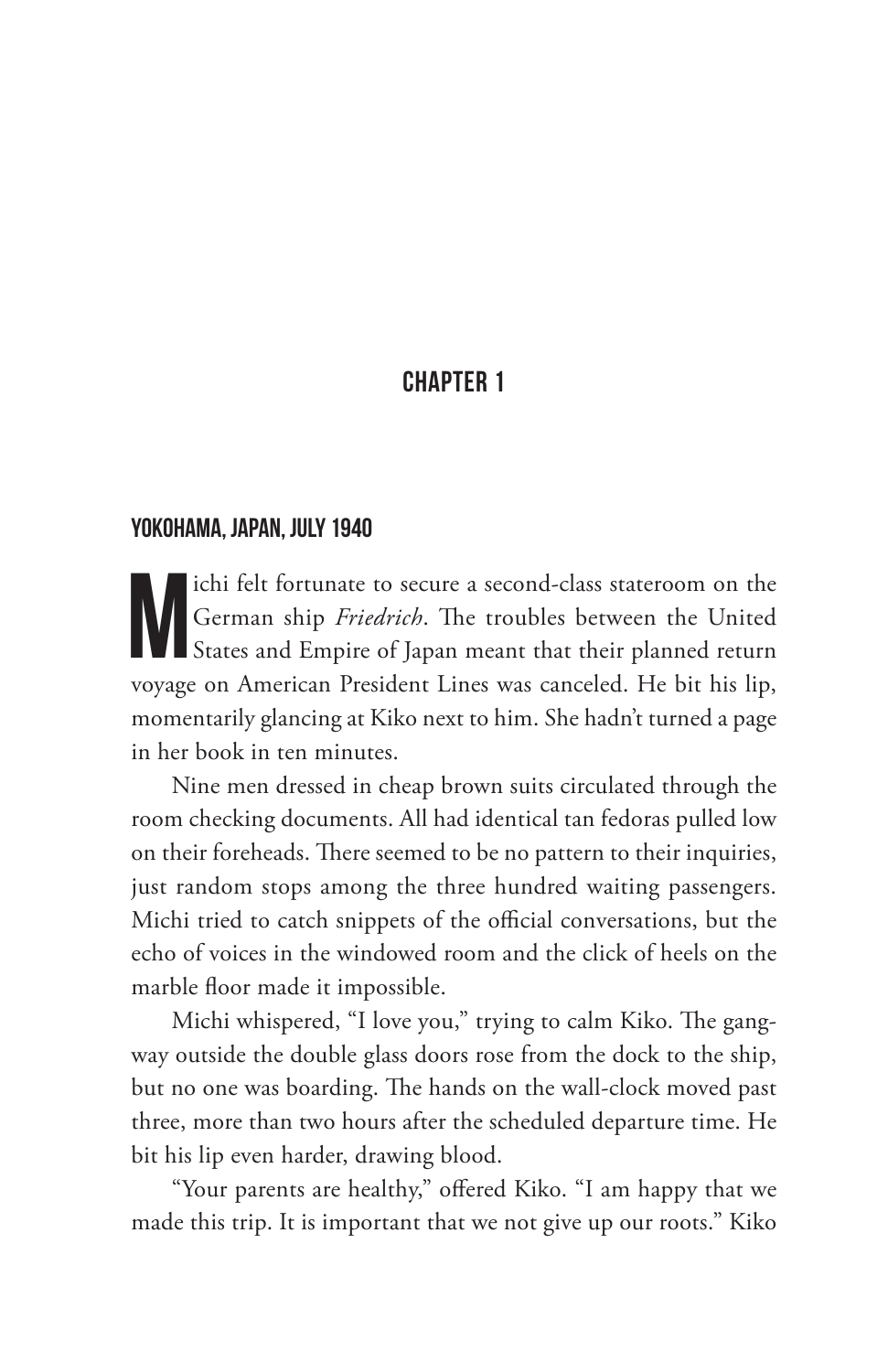checked that the pins holding her hat on her still jet-black hair were in place. She wore little makeup over her California tan, her figure reflecting a mile of swimming every other day. She continued to stare at page 118.

Michi tried to find a smile below his graying mustache. He straightened his tie, buttoning the coat of his double-breasted suit. "The company will be better after my father and I worked out our differences about entering the American market. He doesn't realize how much competition there is in the states for canned salmon." Michi watched the men in suits. He lifted Kiko's tiny hand in his; she pulled away. He dried his hand on his pants and tried again. "My mother looks better than I expected after her fall."

"You sound like a Japanese man now. So formal, so controlled." "I'm just a little worried, and angry."

"I just wish Mark was traveling with us," said Kiko.

"Our son will be with us soon," offered her husband. "It might be for the best, that Mark is traveling on a different ship. Besides, he wanted to visit my parents' summer home in Karafuto and teach his grandfather how to fly fish."

"It will be good for him to meet his grandmother. She was disappointed that he she didn't get to meet him in Sapporo." Kiko dropped her book into a basket at her feet. She dabbed at her chin and brow with her hanky.

"You don't worry that the interview you gave to *The Times* will put him in danger?" asked Kiko.

"No, dear. Our episode with the Army police was just paranoia," he lied. "My interview stated the obvious; Japan and the United States make better friends than enemies. Both countries' economies are driven by foreign commerce. Japan can feed itself, but food like the salmon we ship here helps keep prices low. That was the point I was making."

Kiko swallowed hard as one of the men in brown suits stopped in front of them, looking down at Michi before moving across the aisle to converse with another man. He handed the man a note.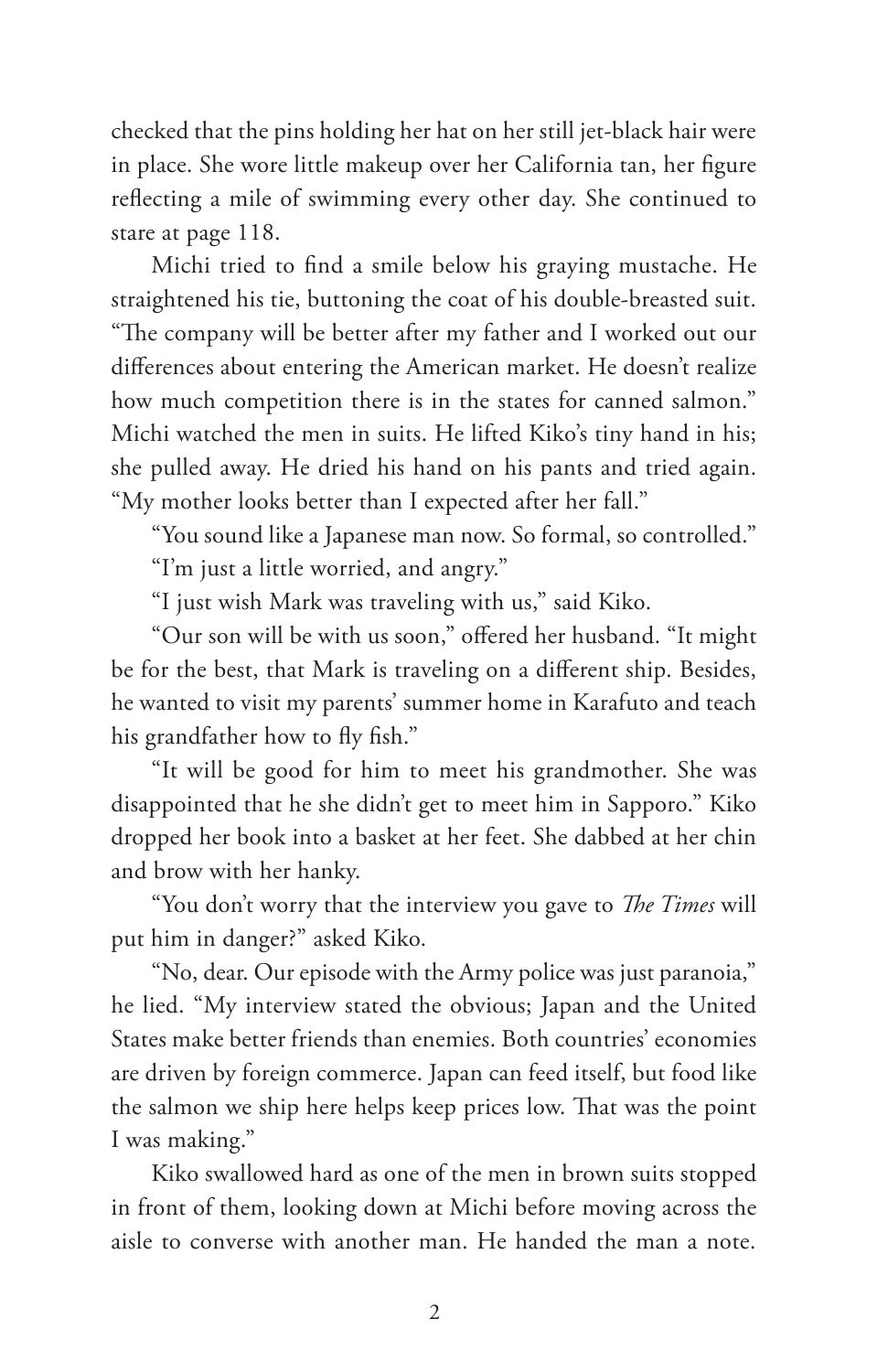"You said more than that, husband of mine. You basically said that Japan's economy is no match for America's and that Japan had better remember that."

"I can't believe that anyone here could take issue with the truth," whispered Michi. "Japanese culture has traditions about foreigners of Japanese descent. We are Nisei, not Kibei Shimin. We are American nationals of Japanese descent, not returning citizens. Still, as people of Japanese culture, we are to be respected, and Japan expects we will always be part of Japan. Part of that is to help Japan navigate the world."

"Then why did we cut our trip short? Why are we trying so hard to get out of here? she whispered."

"Because dear, from what I see in Japan, those traditions no longer extend to the government. Regular citizens love to hear about our life in America." He closed his eyes, visualizing four separate Tokko or military "interviews." He hadn't told Kiko of the others. "I don't want to have to explain again why I am American. It's good that Mark will be on his way home by the end of July."

The loudspeaker above them crackled to life, announcing that they were ready to board first class passengers, the announcement echoing through the hall in Japanese, German and finally in English. A group rose, almost like shorebirds from a sandy beach and moved toward the doors. The gate agents began passing out umbrellas to those who asked for one. Michi smiled for the first time that day.

The short man sitting across from them rose, crossing the aisle. His brown suit was still new, his tie twisted. The man wiped his glasses before speaking, then extended his hand. Mr. and Mrs. Ishihara, I am Peter Yamai and I was planning on traveling with you all the way back to California. But I have been informed that my passage and yours has been rebooked on another ship. In the interim we have been summoned to visit an old friend of yours. I think the ship we are now booked on is the same one that your son, Mark, plans on taking.

Before Kiko could speak, Michi rose and jabbed out his hand toward the stranger who knew so much about them. He smiled at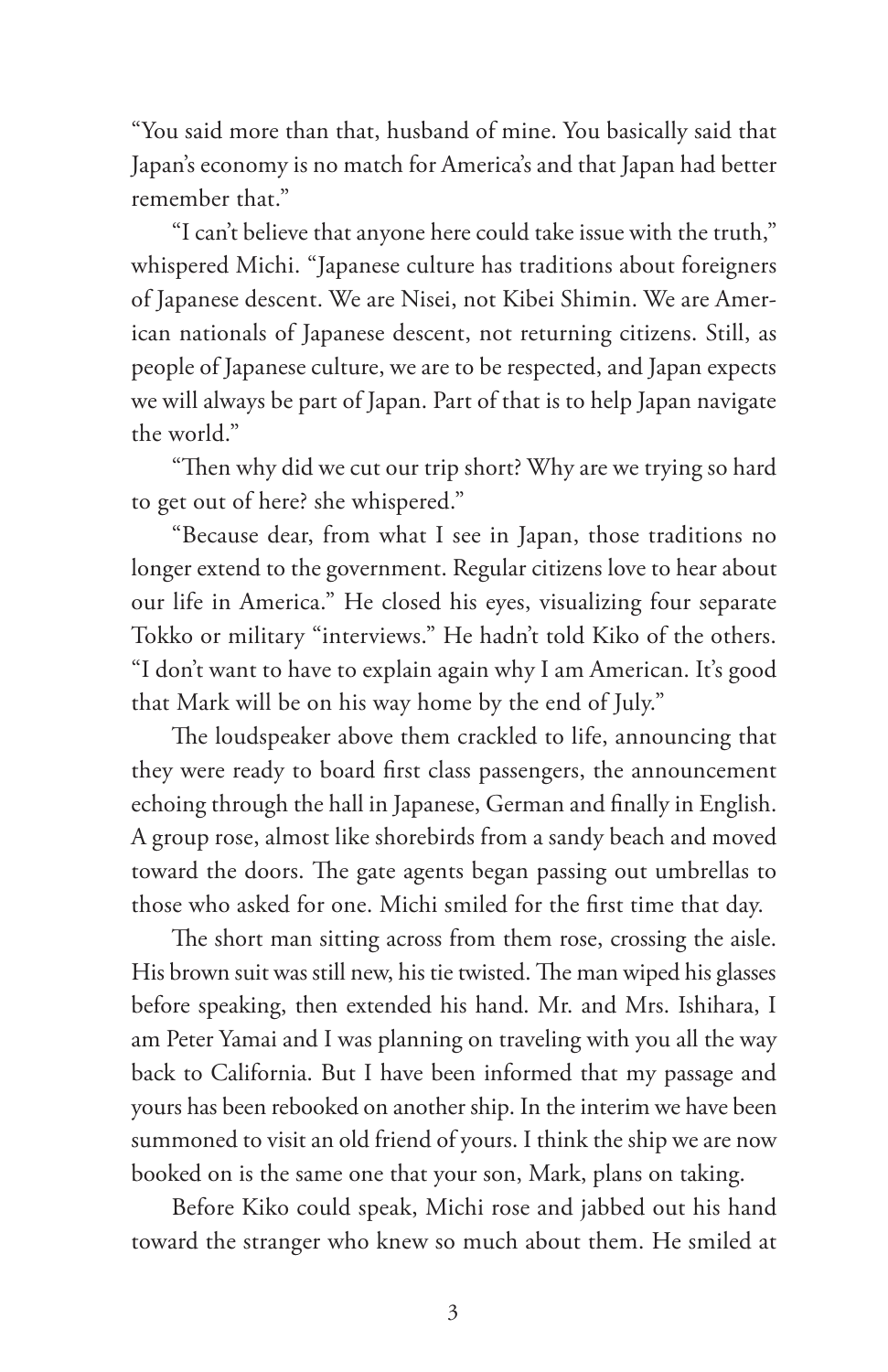his wife, as he counted the men in suits moving toward the couple. Ten against two was lousy odds and then there was the simple fact that there was nowhere to go. "Kiko, a better answer to your earlier question is that I am just plain pissed."

"I assume that you and your friends here will be taking care of our luggage," spat Michi.

"That has all been arranged," replied Peter in a smug tone.

Michi took Kiko's hand. "This will give us some time to work on the plans for installing the new canning equipment that we shipped to my father. He wanted to put a processing plant in Karafuto to cut the waste of moving iced fish to Hokkaido." Michi pulled the hanky from his suit pocket and dabbed at the corners of his wife's eyes, then at his lip.

"Where to, Peter?"

\*

The New Grand Hotel bellboys met the small parade of blue Plymouth cars at the street. Michi waited for Peter to open the door for them, then headed to registration. Peter rushed to catch up. Two men from the following vehicle made their way to the elevator. Two more found chairs in the lobby and were fumbling with newspapers.

"I have reserved a room for Mr. and Mrs. Ishihara here," started Peter. "I believe that it is a corner room at the end of the third-floor hallway." He repeated his request in Japanese. The man behind the desk dropped a key in the hand of the bellboy before he finished. "Introduce yourselves to the two men waiting for you at the elevator. They will be in the room next to you. Your host has directed them to take care of anything you need. Within reason." He laughed, trying to calm his own nerves.

"Give me a few minutes, won't you dear?" said Michi to his wife. He took three deep breaths. "At least we have a corner room. I will be up in a few minutes."

Michi started across the lobby toward the bar. Peter, looking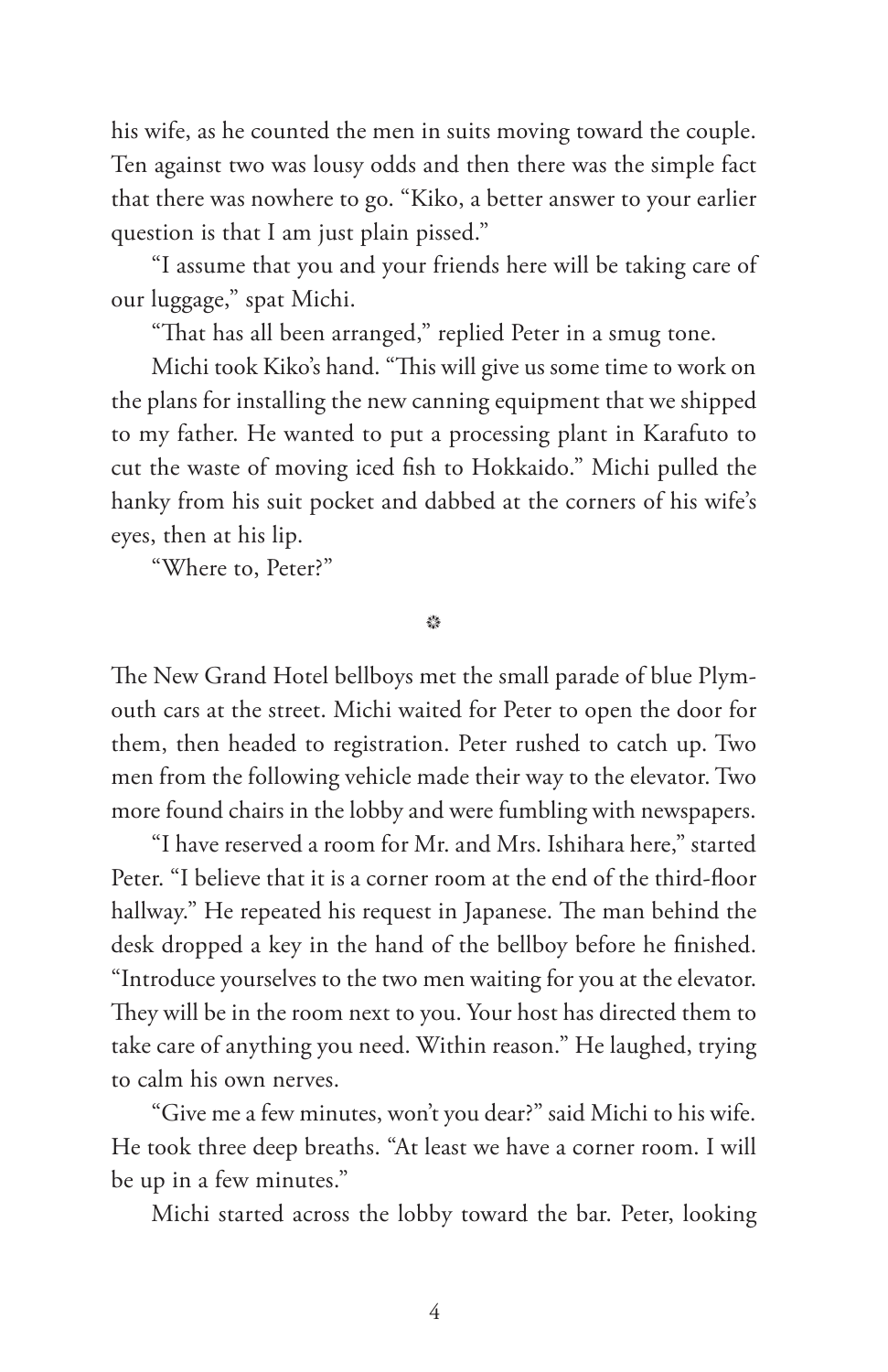a bit confused, followed. The two men found a seat in the empty bar. "I'm going to have a rum and Coke," said Michi. "Under the circumstances that seems 'within reason.' Can my old friend buy you anything?"

"I'm on duty," mumbled Peter.

"I thought you might be military," responded Ishihara. He called an order to the bartender who had made no move to come to the table. "I do not drink alone, so you will have to tell my host that a drink was part of the job."

Michi stared out the window at rain dimples in the small puddles on a mostly empty sidewalk. He ran his finger around the inside of his damp collar. Michi could hear the pop of the bartender opening the bottle of Coke, then the rattle of ice in a glass. When the drinks arrived, he waived the server away after providing his room number.

He picked up his glass and stirred the brown fluid with the tiny bamboo stick. Michi leaned forward, raising his glass. "A toast to USC or is it UCLA, Peter?"

Peter leaned back. "Neither, I graduated in engineering from the University of Washington." Peter held up his right hand to show off his class ring.

"A degree probably paid for by the Army. My guess is that you studied aeronautical engineering with a special emphasis on what was going on at Boeing."

"We Kibei Shimin must all do our duty to our ancestral homeland," replied the much younger man. "My parents own a vegetable farm north of Seattle. They sent me back to Japan for high school. The U-Dub sets aside slots for foreign students. I was a two pointer for them, a United States citizen and a graduate of the Japanese school system."

"Well Peter, just what is this all about, and who the hell is my host?"

"You will meet your old friend in a couple of days; he is detained in China. I will let him introduce himself. Japan needs you to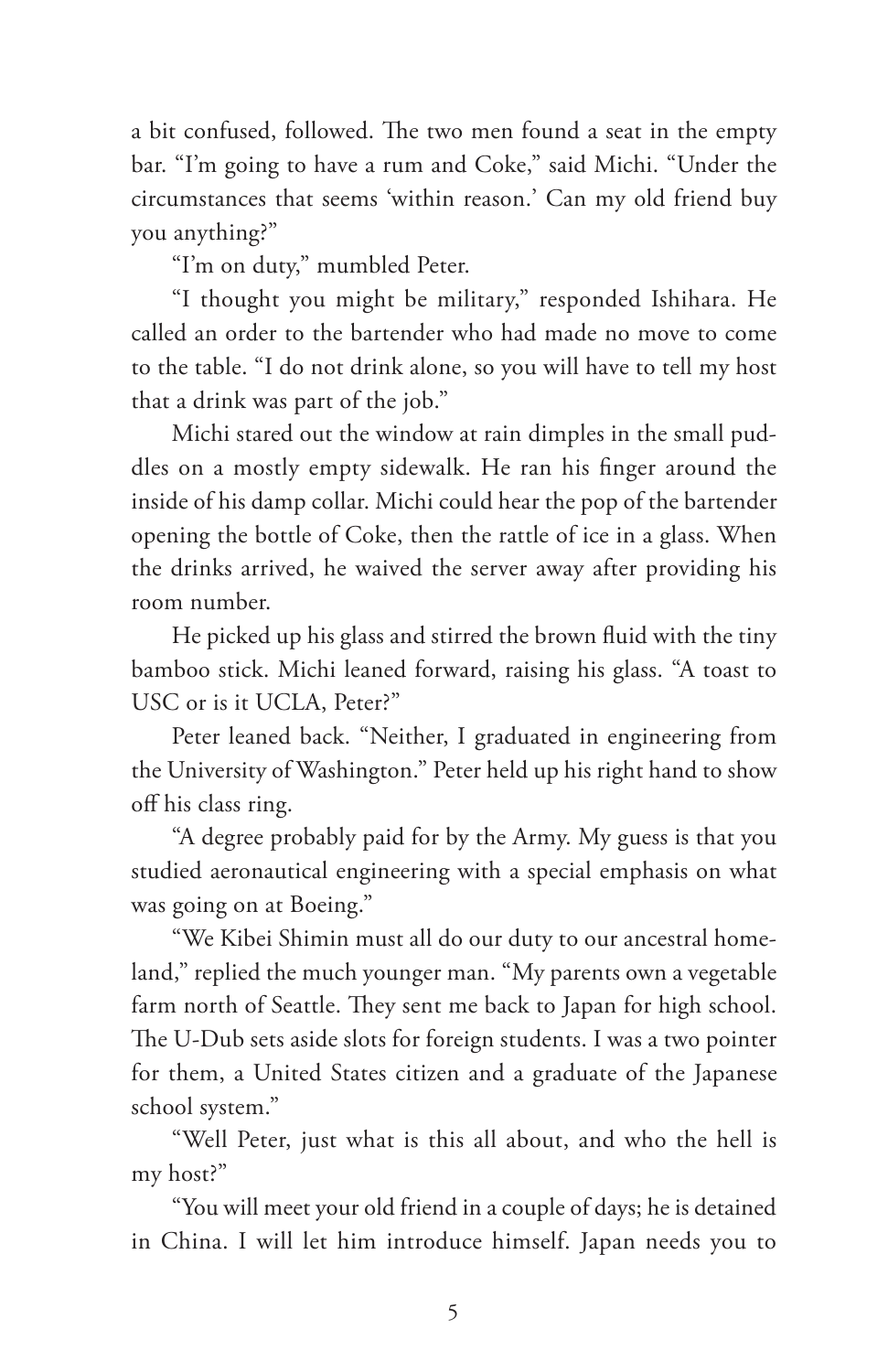remember where you were born. You and your son will simply offer the land of your father, expertise and observations on the U.S. You are quoted in the newspapers as offering Japan your best advice. We intend to take advantage of that offer. I will pick you up at seven for dinner. We will meet with your host's America team."

"You said that you would pick me up. What about my wife?" asked Michi.

"Mr. Ishihara, Japan is not yet like America. You grew up here. Kiko will not be called on, and she will not interfere with your mission."

"After the land of my birth pulled us off from our ship, I am not going to leave her alone this evening," replied Michi.

"I will have my aunt come to the hotel when I pick you up. She will make sure that your wife finds a good meal and conversation."

"Peter, before this goes any further, you need to know that we both consider ourselves Nisei, not Kibei Shimin. We are both Americans now. We have no intention of moving back to Japan."

"Mr. Ishihara, your credentials in the states are why your family can be such an important source of information. Peter finished his rum and Coke, careful not to offend his companion. "I must report in now, I will see you later."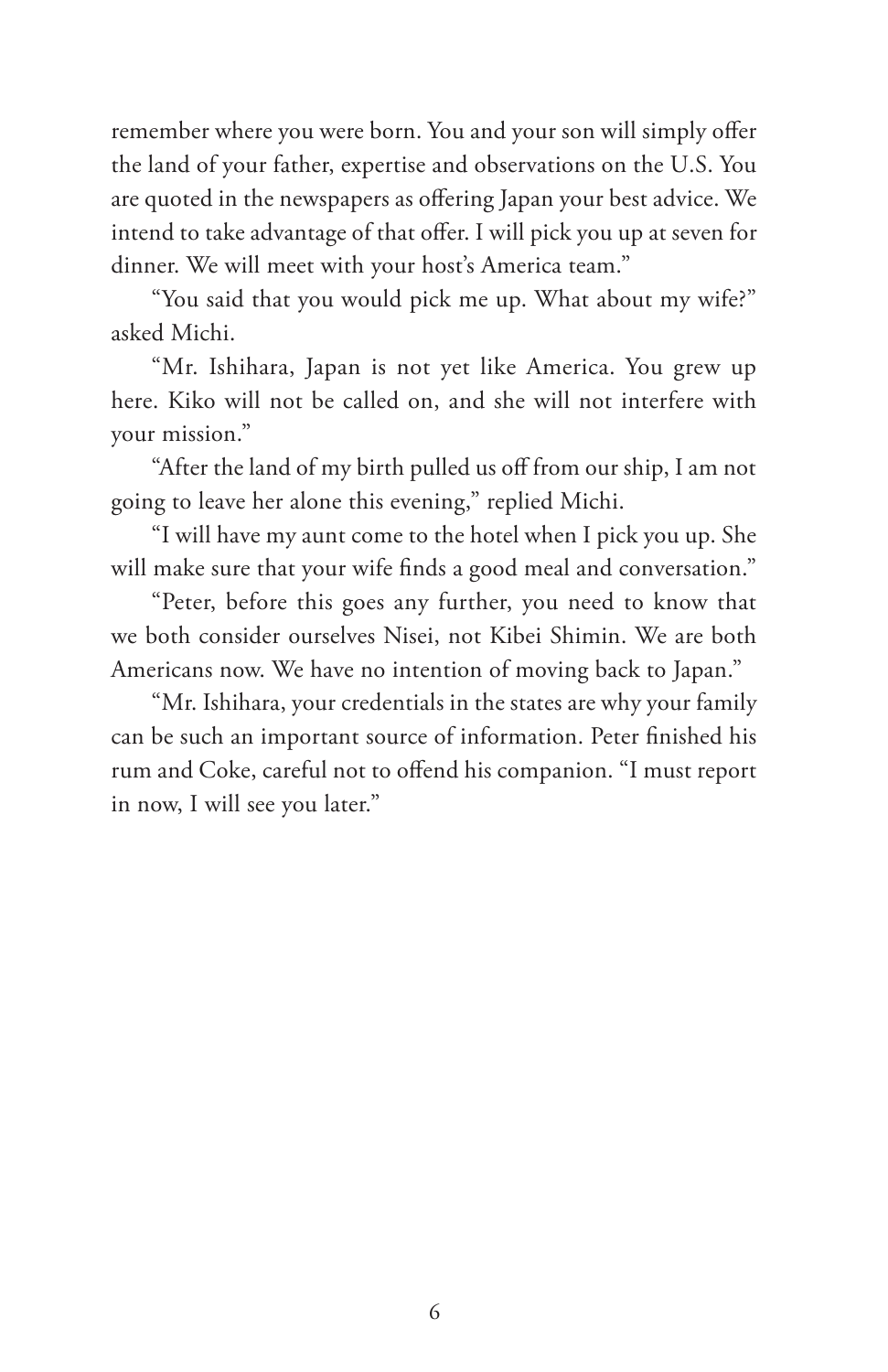#### **Chapter 2**

#### **MOFFETT FIELD, SUNNYVALE, CALIFORNIA, JULY 1941**

**S** econd Lieutenant Chad Gritt rolled the North American Aviation trainer into a steep left turn from the downwind leg of his landing pattern. At seven hundred feet and descending, he ation trainer into a steep left turn from the downwind leg of his landing pattern. At seven hundred feet and descending, he fed ten degrees more flaps onto the wings and reduced the power of the huge rotary engine. The propelled raindrops on the canopy made the visibility to the front of the aircraft a fraction of that to his left, where the prop sent the water past the cockpit greenhouse, instead of against it.

"Trainer two-niner Charlie, you are cleared for landing," crackled the radio in his headset. Congratulations Lieutenant, on your final solo."

"Two-niner Charlie cleared for landing," responded Gritt with a smile on his face. The runway to his left looked huge. He had learned to fly in Alaska as soon as he was old enough to reach the pedals, learning on a tiny dirt airstrip. Like his father, he had received an appointment to the U.S. Military Academy at West Point, where he was a reserve defensive back on the football team. He had finished his classwork in three years and with half the world at war in Europe, and the rest at war in Asia, he was granted a commission a year early. Already a competent pilot, Chad was able to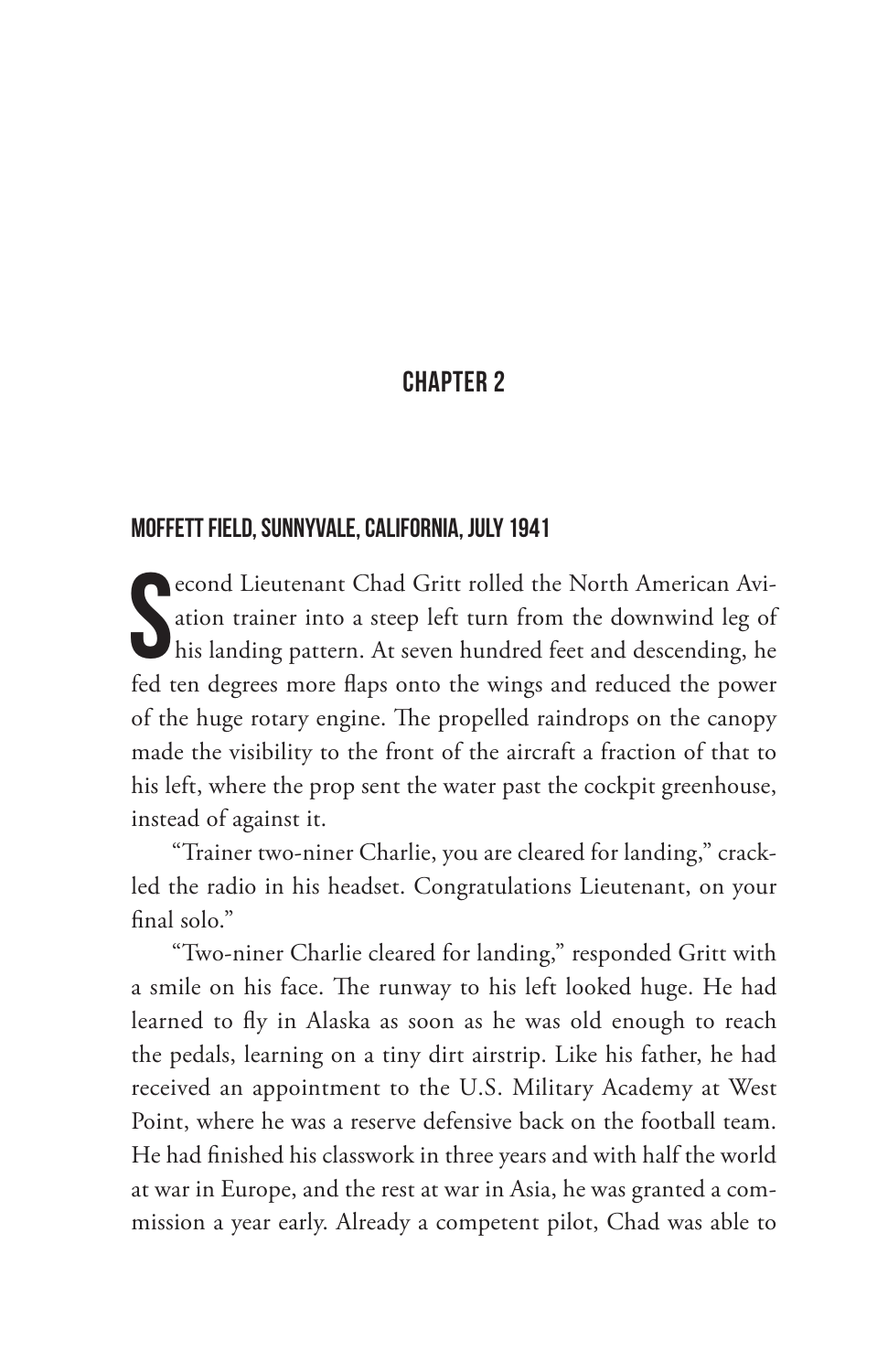skip the first three months of the normal nine-month cadet pilot program. *Another turn and a landing, and I will finally find out what I will be flying in the real world,* he thought.

Moffett Field had been sunny all buy one day in the previous months. Today the clouds were only a hundred feet above the canopy. He rolled the big two seat training airplane into another ninety-degree turn to the left, lining up with the runway. He rotated his head from the side window, to the windscreen in front of him. Before he could react, the front of the aircraft exploded in white and red as a flock of seagulls was sucked through the spinning propeller. To either side of him, birds slammed into the wings and the extended flaps.

A massive vibration shook the airplane as the damaged propeller began to tear the engine from the engine mounts. Chad instinctively reached down and pulled the power from the engine. "Mayday, Mayday" he spat into the microphone, "Two-niner Charlie, I hit a flock of birds. The engine is shut down. I have wing damage."

"Two-niner Charlie, can you make the runway?" came an instanta- neous response.

The airplane began to twist. *Fly the damned airplane, don't talk,* he thought. He corrected the twist with heavy rudder, but the airplane was dropping way too fast, the one drawback to a radial engine. They would fly with a piston missing, but without power, the huge flat surface at the front of the plane became an airbrake, the fuselage, a cinder block with wings.

"Two-niner Charlie you are cleared for landing."

Chad tugged on the handle that controlled the flaps, trying to reduce the drag. They moved up a bit and then jammed. He looked up at the airspeed indicator. It was flickering between the yellow and the red lines. He pushed the nose down to gain a bit more speed, avoiding a stall.

"Two-niner Charlie, this will be close," he called, as the end of the runway appeared through his blood and rain-covered windscreen. Chad managed to keep the nose of the plane toward the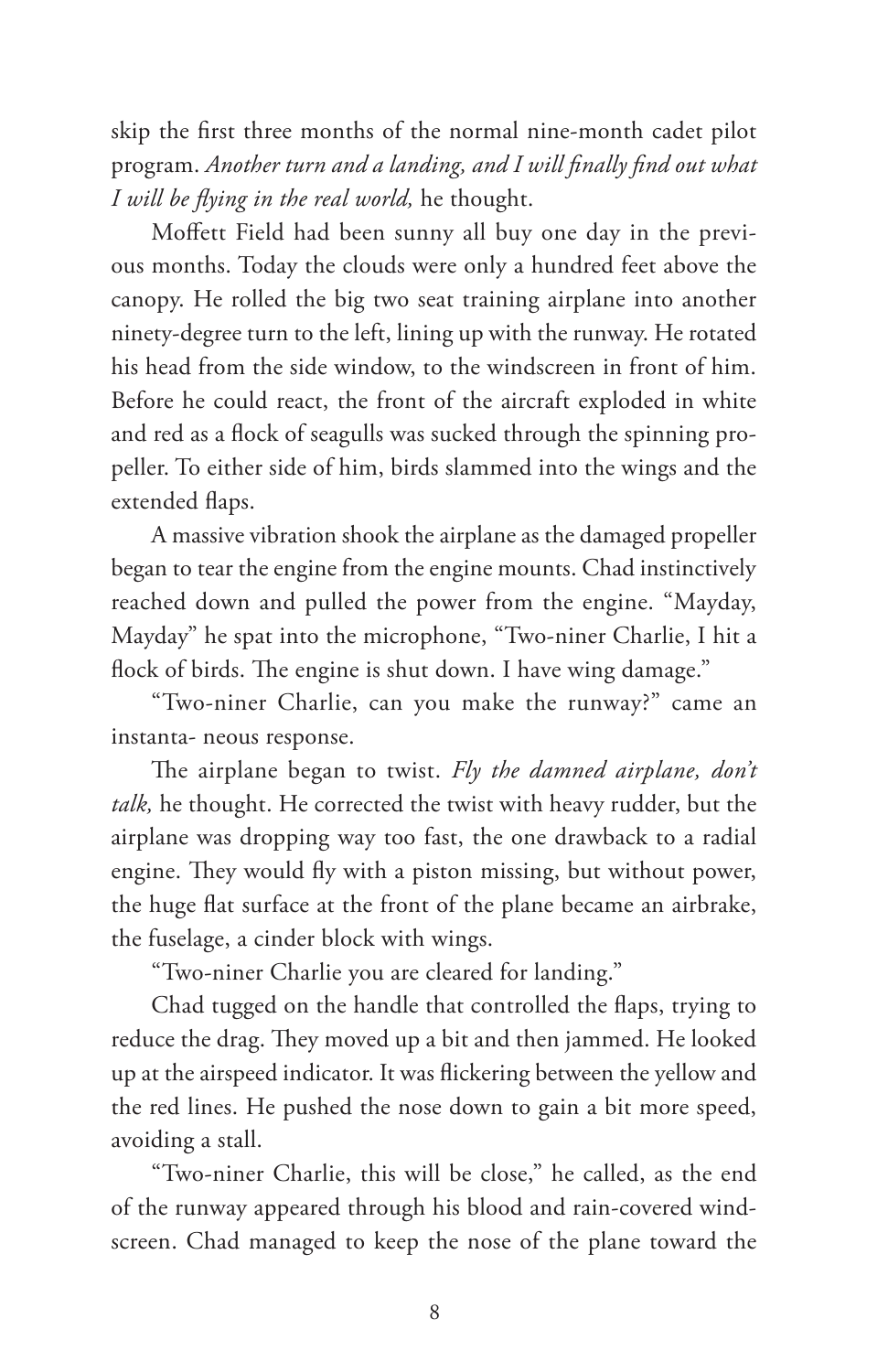runway, which was disappearing into a single thin line on the horizon as the plane settled toward the ground. The lights at the end of the runway were still visible in front of him as he felt the main landing gear touch down.

On a normal day, the dirt short of the runway was baked hard, like pavement. On this day, twenty-four hours of rain had softened the ground. He felt the landing gear under the wings dragging. He pulled back on the stick with all of his strength, trying to keep the airplane in a three-point stance.

It worked until the tires, pushing through three inches of mud, hit the edge of the pavement. The plane tipped nose down and in slow motion continued tipping. He watched the landing lights slide by on either side of the cockpit, and then the plane pitched up over the prop and spinner, landing on its back, the tail smashing into the pavement. It slid another thirty feet before coming to a stop, upside down.

Chad reached out and flipped the toggle switches that shut down the electricity in the plane, killing the master and the magnetos. He closed the valve that allowed fuel to flow to the engine. The top of the greenhouse was resting on the ground; there was no way to open the canopy. The smell of aviation fuel invaded the cockpit. He instinctively released his seat belt, falling on his head. In the distance, he could hear the sirens of fire trucks. The increasing fuel fumes burned his eyes.

He rolled onto his side and bundled his legs against his chest before unleashing them against the glass and aluminum around him. The kick launched two sections of glass, and the aluminum frame that held them out onto the pavement. He rolled over to squeeze his body thorugh the opening, but could only get his neck and shoulders into it. *Damn it, Chad you are smarter than this.* He pulled back into the cockpit and released the clasps on his parachute, struggling in the cramped space to discard it. A moment later, he crawled to his feet on the runway and turned to look at the crumpled silver airplane.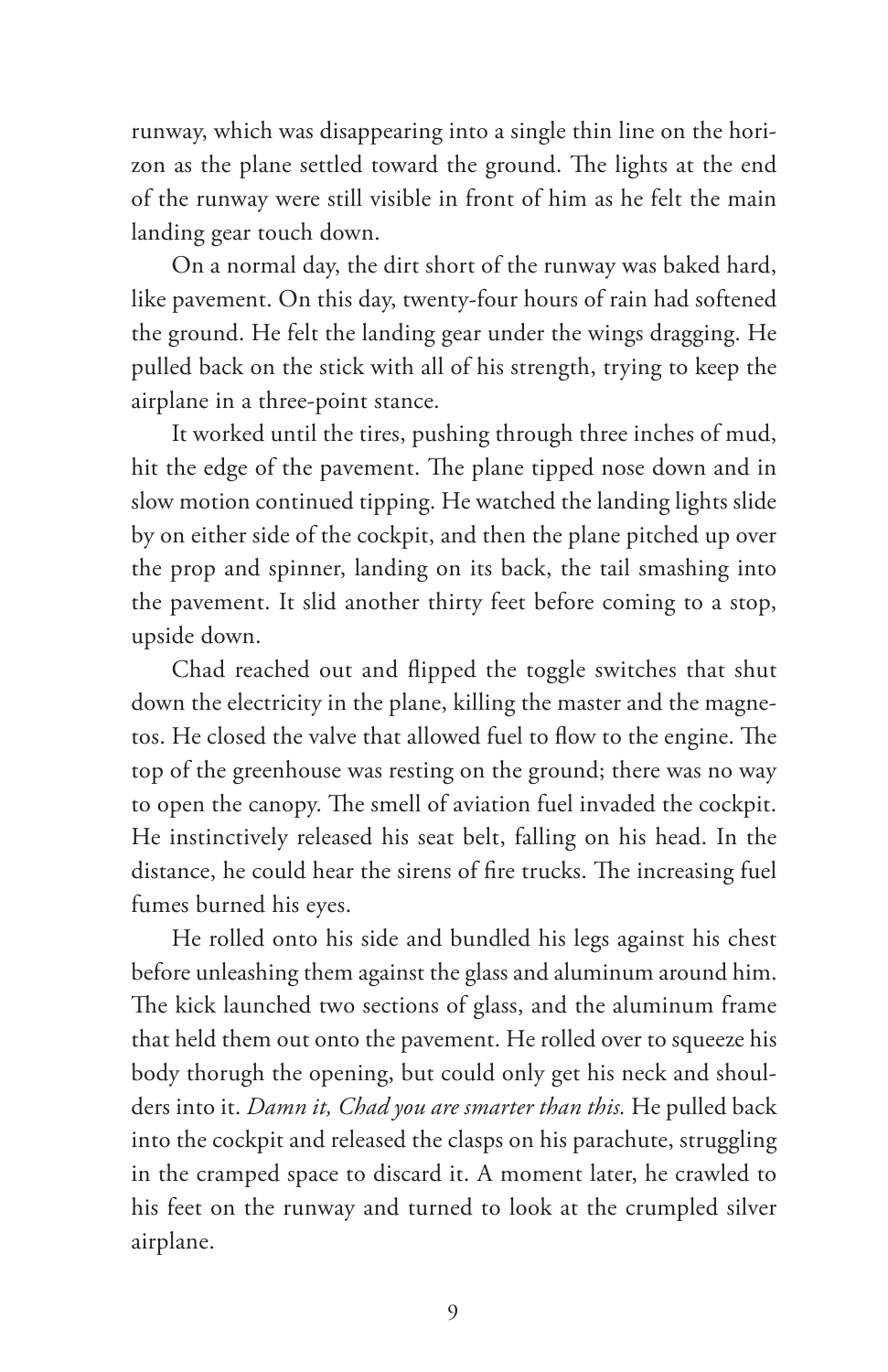Next to him a fire truck slid to a stop. Three men began to spray more water onto the plane while the fourth gently tugged Chad away from the wreck and seated him on the bumper of the truck. "You okay, Lieutenant?"

"Yeah, sure," replied Chad, still stunned. He ran his hand over his close cut hair. He looked away from the plane, trying to focus. Nothing caught his attention on the all-beige airbase, on all-flat ground, on a grey and soggy day. He took a deep breath, still trying to focus.

"What about your left leg?" asked the fireman.

Chad looked down at the torn pant leg of his flight suit, covered in blood. He slipped the small knife from its sheath on his belt and pulled at the fabric before slitting it with the honed blade. Below the fabric his leg was split open like a bratwurst on a grill, a slice more than ten inches long in his thigh. "Might take a few stitches," he mumbled.

Seconds later, he found himself on a stretcher in an ambulance on his way to the base clinic. He grimaced, clamping his blue eyes tight, as a medic leaned down with a hypodermic syringe the size of a baseball bat, pointing it at his leg. *God, I hate needles.*

#### \*

He watched as the prettiest nurse on the base pulled a clean sheet up around his neck. The tear from dragging his leg over a fragment of aluminum as he crawled from the crash was deep, requiring forty stitches and landing him in the hospital for observation.

She took a moment to study the blue-eyed man. He barely fit into the bed, and even under the sheet his lean body appeared coiled, ready to spring. "You have company," she offered with a smile as she turned to leave the room.

"That girl has a set of legs, just to carry around a really prime package."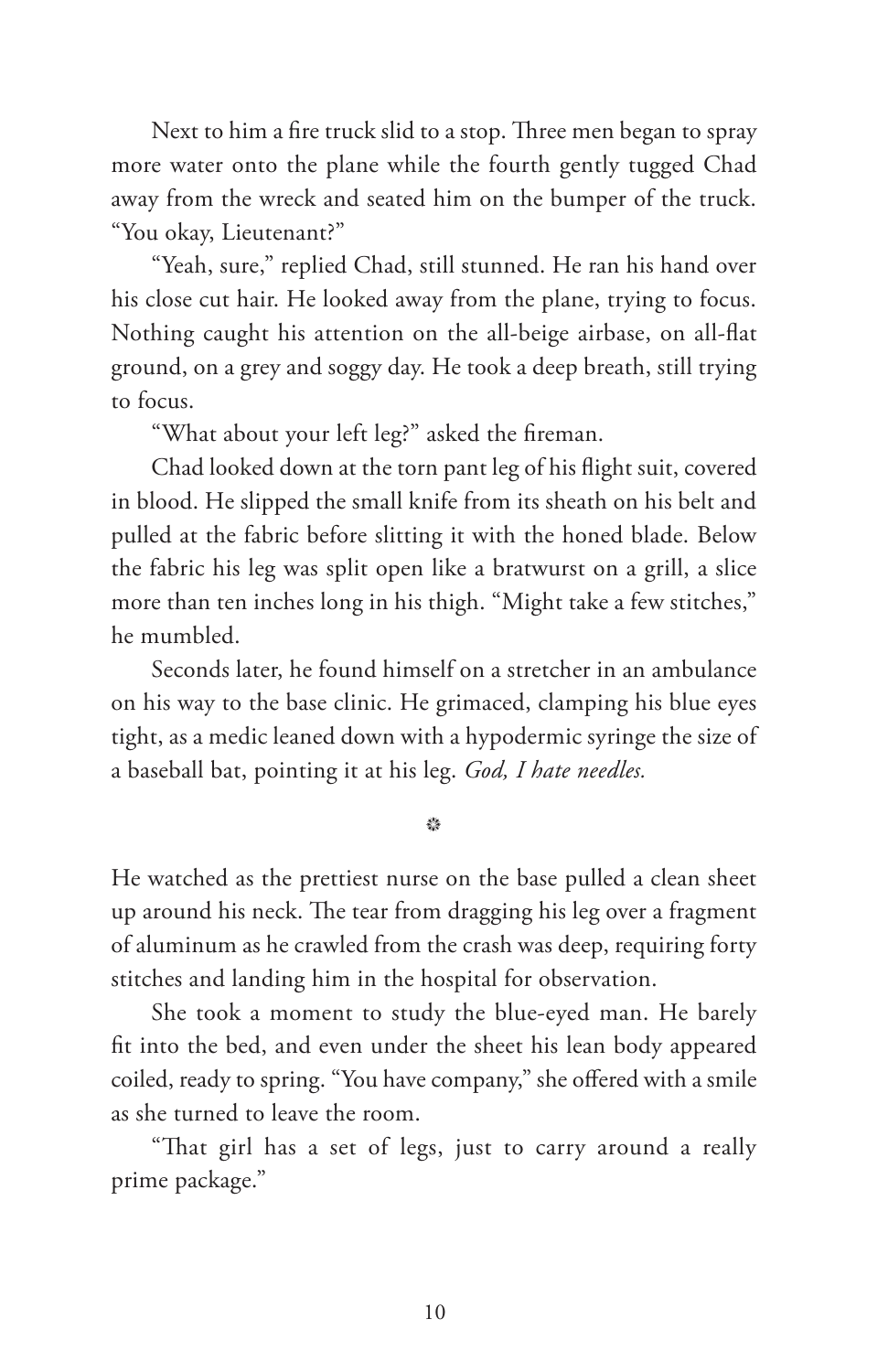"Thank you, Lieutenant," responded the nurse, as she opened the door to his room.

"Oh my God, did I say that out loud?" gasped Chad, his face turning scarlet. "I am so sorry, ma'am."

"I'll chalk it up to the pain killers, Lieutenant, but only this once," the nurse replied with a smile. She took another moment to study the light-haired man and then was out the door.

"Watch yourself hotshot," snapped Major Alvarez, as he slipped into the room behind the nurse.

"I really can't believe I said that aloud," choked Chad. He took a few minutes to calm himself before continuing. "Anyway, I guess you're here to wash me out, Sir."

"The regulations require one hundred hours of advanced training; thirty hours of solo, with one hundred take offs and landings, on the field of training. Until the wrench jockeys picked up twoniner Charlie and moved it to a hangar, it had in fact, completed a full stop landing on the field of training. You will have to wait for your wings pinning ceremony until you get out of here, Lieutenant, but welcome to the club."

"Thank you, Sir," sighed the young officer.

"You earned it. There probably isn't another cadet in the program who could have survived the damage those birds did to your plane. Now, you are only going to be here a couple of days. Is there anything I can get you?"

"Maybe the name and phone number of that nurse, Sir," quipped Chad.

Alvarez walked over to the door and leaned out into the hallway. "Hey sis, can you come here a minute, I want to formally introduce you to someone."

Chad sat frozen. His C.O. was one of his few friends in the training unit, and now he had screwed that up.

Two days later, Chad hobbled down the hospital hallway, stopping at a room where a woman sat stroking the hair of a young boy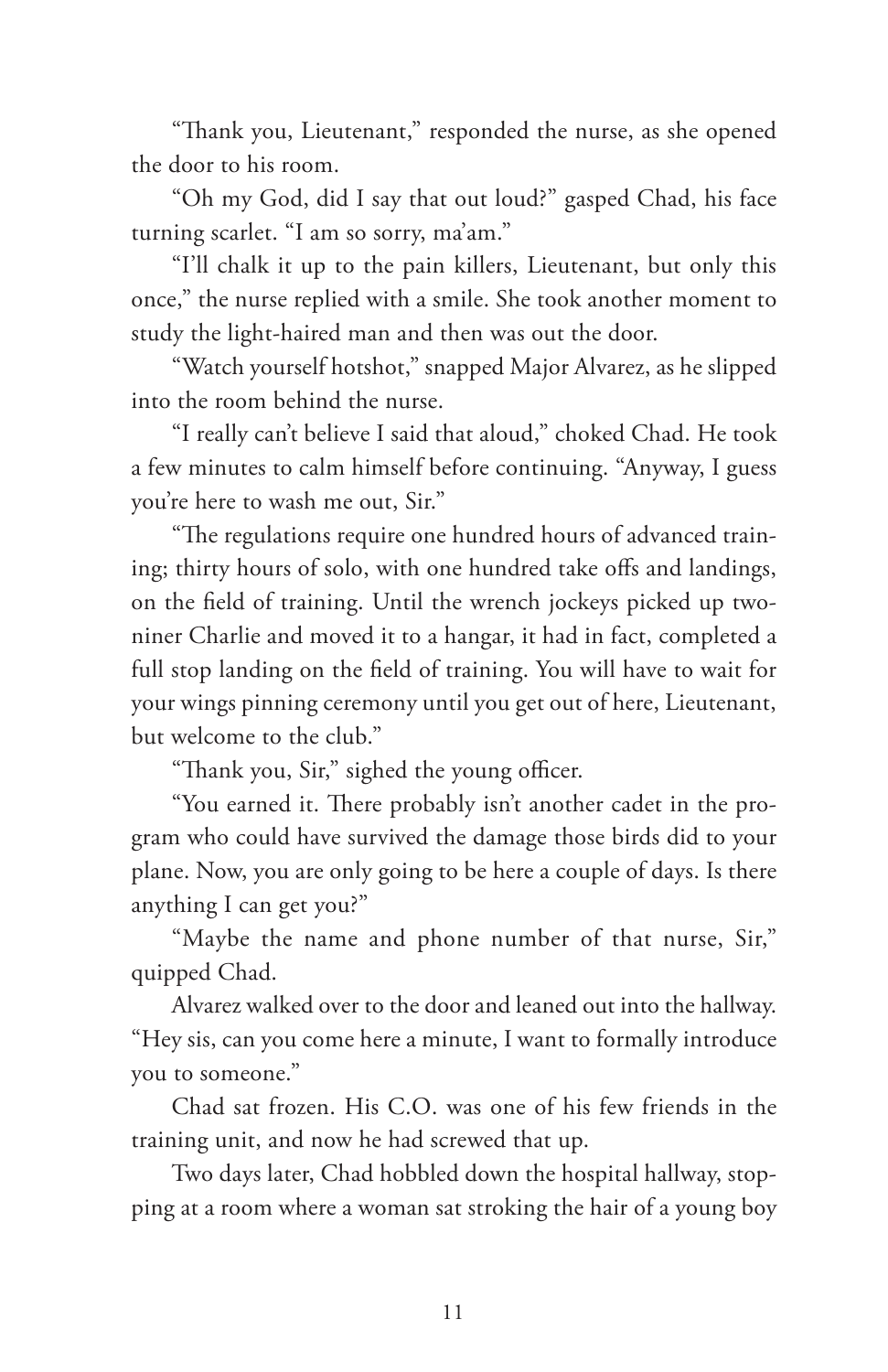whose left side was covered in lose bandages. She looked up at the man at the door and smiled.

"Is he going to be all right?" asked Chad.

"Yeah, some scarring from where he pulled a pan of hot oil off the stove," she answered. "The doctors think he there will be no permanent damage except for where the skin is burned."

The boy opened his eyes. "How did you get hurt?" he asked Chad.

"Crashed a damaged plane trying to land."

"Someday I am going to be a pilot."

Chad stepped into the room and slid a chair up to the boy's bed. "What's your name, son?"

The boy's slurred speech telegraphed the power of the painkillers the doctors were administering. "Maxwell, Sir."

"You know Maxwell, most pilots are more afraid of burn injuries than anything else. You have already proven you are tougher than most of us. You will make a fine pilot." Chad turned to the boy's mother.

"If your mom will let me, and I am still here when the doctors release you, maybe I could take you flying."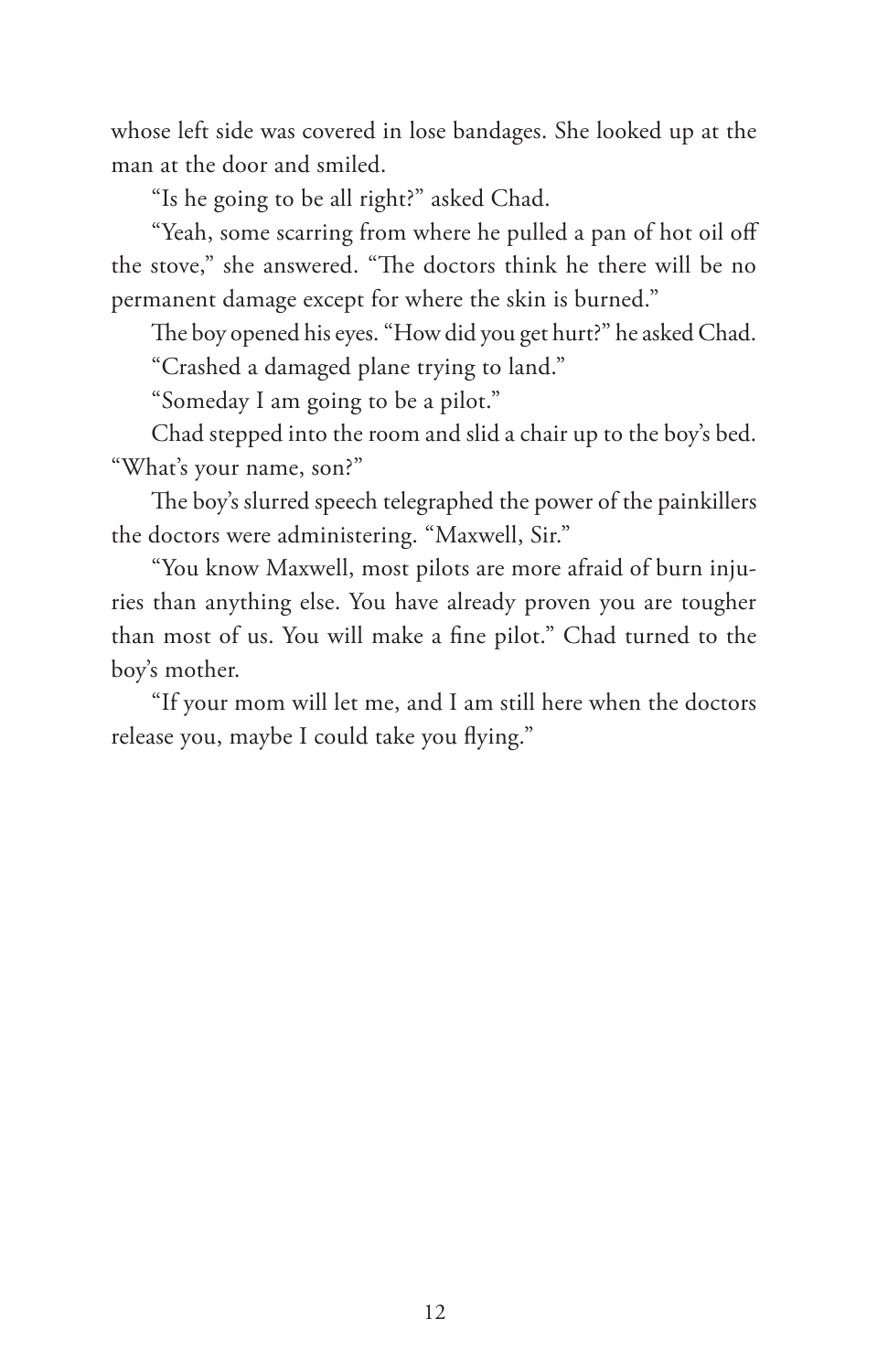#### **Chapter 3**

#### **OTOMARI, KARAFUTO, JAPAN, JULY 1941**

**T** he Japanese crushed the Russian military in a short war in 1905, sinking most of the Russian fleet in a single battle and destroying the Russian Army in a series of engagements in southern China and along the Korean peninsula. The surrender of Russian forces protecting the harbor of Port Arthur, a city leased from the Chinese, led to a treaty that stripped Russia of islands it claimed north of Japan and opened the island the Russians called Sakhalin to joint occupation. Over the decades, the island had been divided along a line halfway between its northern and southern shoreline. The Japanese had named their half Karafuto Prefecture.

Mark Ishihara watched the sunrise from the passenger deck of the small ferry. He felt the engines reverse and the jostle as the bow pushed into its nest. A sign on one of the pilings read, WEL-COME TO OTOMARI in English. The ramp dropped from the dock above. He liked Otomari. He liked Karafuto. He bounced down the gangway in a pair of Levi's and a USC sweater.

At the head of the small harbor, the neatly painted fish processing plant of his family was just coming alive. He picked up the canvas covered cardboard suitcase at his feet and hoisted a long plywood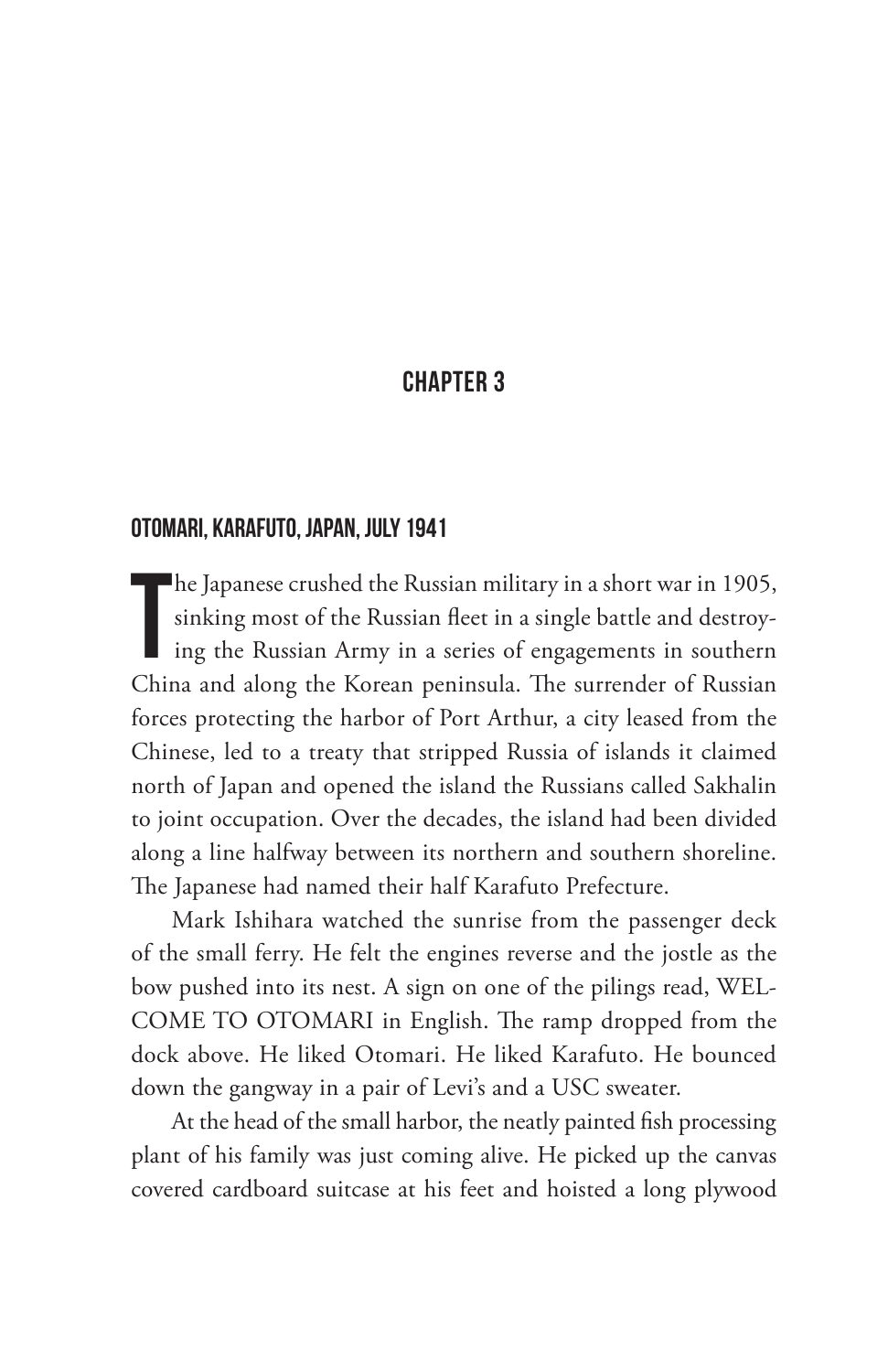box onto his shoulder. The heavy forest surrounding the town was a welcome change from the crowded cities on the main islands of Japan.

Screeching seagulls bombarded his ears. He stopped to take it all in. The water at Otomari was blue-green, not the brown of mainland Japan, and it smelled much the same as the waters of Puget Sound or even Alaska. *You don't have to shut out the stench of sewage and chemicals like in Japan's larger ports,* he thought. At the harbor entrance, schools of salmon swirled on the surface, chased by seals.

Sturdy wooden houses flanked the short road to the cannery. Behind them, evergreens and birches covered hills that stretched into a warm blue sky.

"Watashi wa watashi no sofu Haruku o Homon suru Kokodesu," he offered to the first man he found outside the cannery. The man bowed slightly and pointed toward a small office above the building. Mark bounded up the stairs, bursting through the heavy door. The office was empty until a graying man in red striped pajamas emerged from a side room.

"Dokku no otoko ga, watashi wa koko ne watashi no sofu o mitsueru koto go dediru to nobeta," uttered Mark.

"You are Mark then," stammered the man. "I am Roku, manager. The man on dock knows grandfather usually here when he is in Otomari. He is at summerhouse now. I dress and drive you there." Roku walked over to a desk, clamping a headset over his ears. He dialed in a frequency on a radio and began speaking into a microphone. "Grandfather welcomes you to Karafuto."

The old Ford pickup purred as it wound its way north. Before reaching the small city of Toyohara Roku, it turned right, heading toward the coast. The small dirt road twisted through the hills before dropping into a beautiful valley spilling out of the highlands. Through the valley a stream grew into a short river as a dozen creeks merged. In the distance, the river flowed into the Sea of Okhotsk. Roku pulled the pickup to the side of the road and stepped out of the cab. He motioned for Mark to join him at the overlook.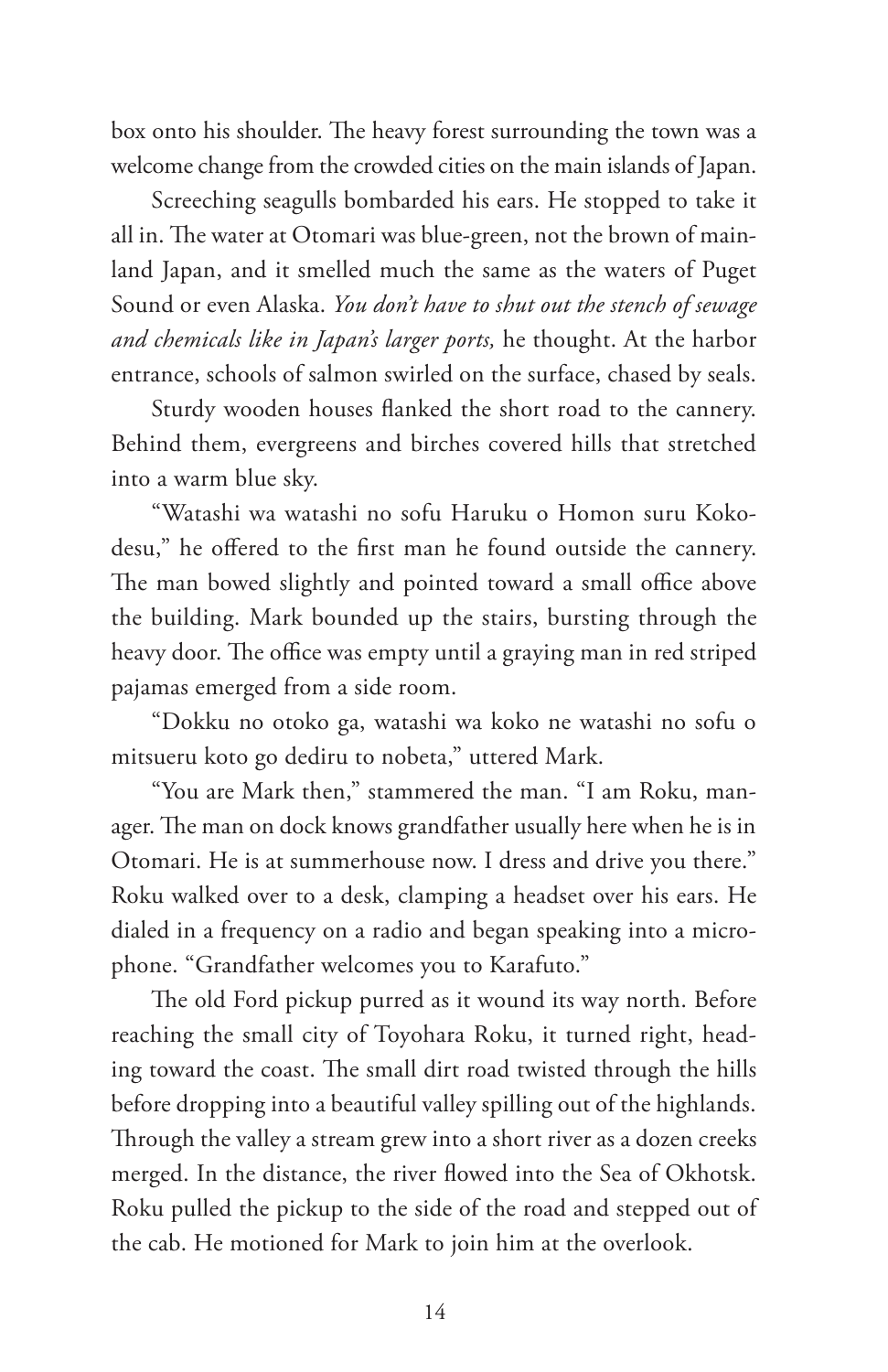"Maybe all Japan like this once," he said. "Maybe like you Alaska?"

The valley below was filled with grassy meadows and stands of cottonwood trees. The meadows were a canvas of red, yellow and blue flowers. "It is very beautiful, like a painting," replied Mark. "Alaska is more rugged."

Roku pointed at a house near where three streams came together. A covered porch wrapped around the structure. All around the house, flower gardens added even more color. In a huge vegetable garden, a woman stood waving.

"Airi here almost all summer. Haruku comes when he can. Airi talks of you coming for a week. We go," finished Roku. As the pickup began to roll down the winding hill, a black Mitsubishi sedan rolled to a stop at the overlook.

Mark met his grandfather for the first time only a month before, when he traveled with Mark and his parents around Japan. Grandfather stopped in a half dozen villages to show his son and grandson the expanded family fishing business; places Michi had left behind as he resigned his military life in 1920's occupied Vladivostok, Russia. Mark had never met Airi, his grandmother. He wasn't really sure how to approach the woman who gardened in a silk blouse and skirt and walked with an ivory-headed cane.

Airi planted her cane in soft soil next to her left leg and ran the few feet between where she stood and where the pickup rolled to a stop. She wrapped her arms around her grandson, the top of her head barely reaching his chest. She didn't say a word. She dabbed at tears as she stepped back.

"Kangei mago," she finally managed.

"Watashi wa koko ni, saishutekini anata no sobo o mitasu tame ne ureshiku omoimasu," answered Mark.

Airi smiled at her husband.

"Your Japanese is better than my English," offered his grandfather. "It pleases your grandmother. You honor her in her own language. She worried she would not be able to talk to you."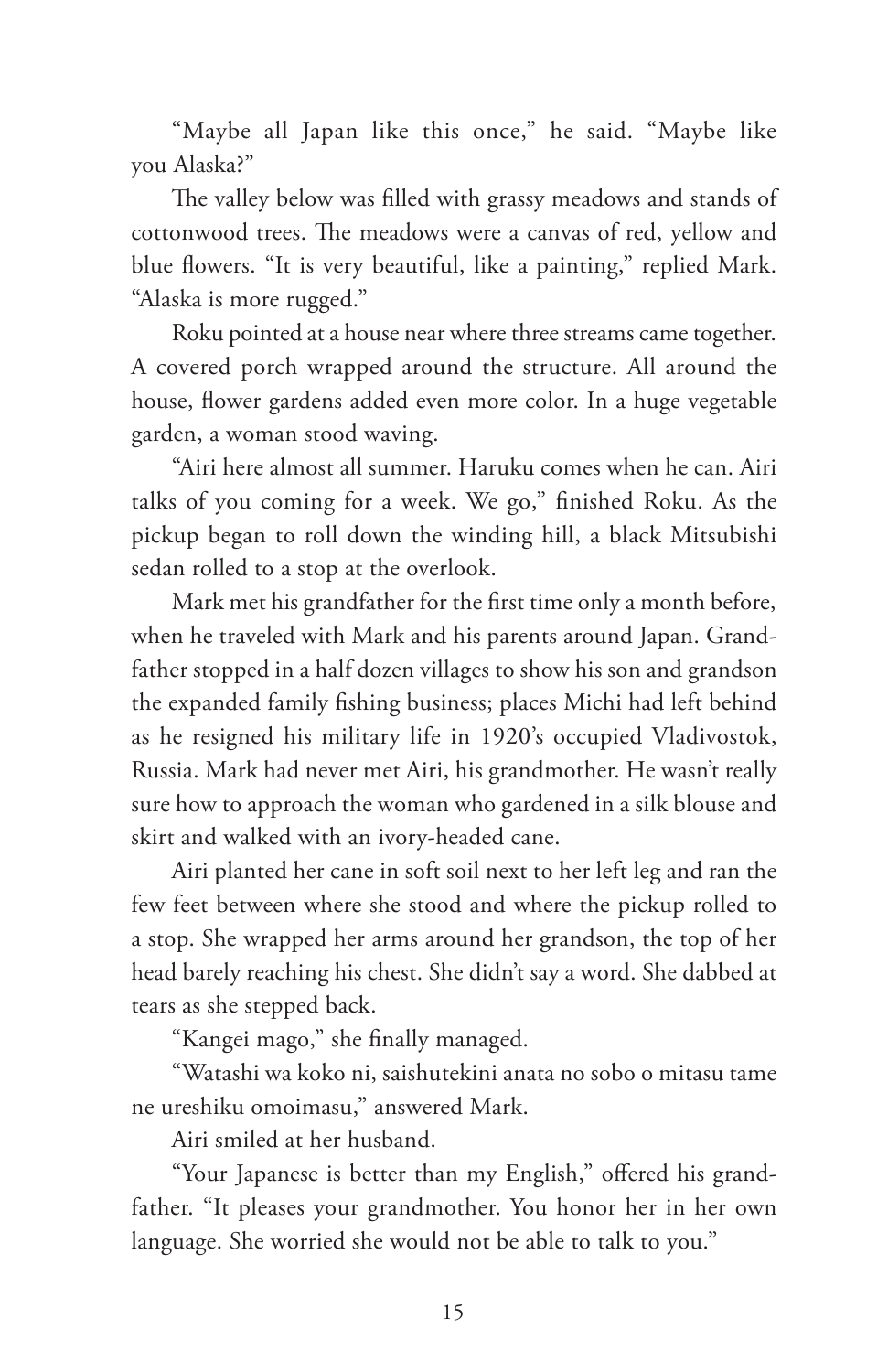"Anata wa watashi no teien o goran ne naritaldesu ka?" said Airi.

Mark rolled his head up, buying time to translate his grandmother's words.

"She invites you to walk through her gardens," offered Haruku. "She is very proud that after so many years away from her family farm, she still remembers how to grow things."

Mark took his grandmother's hand, as she led him into the maze of colors in front of the house. Roku turned to the older man and whispered, "We were followed. There are two men in a sedan at the overlook."

"Thank you for using English my old friend. I do not want to worry Airi," replied Haruku. "Do you think they are Tokko, policy police?"

"Maybe. One of the men was seen following your grandson off the ferry."

"You must stay for lunch," offered Haruku. "We will make a show of eating at the table in the garden before you head back."

"They will not harass me my old friend. My mother was Korean and Russian and my father, Japanese. I was born on this island. I am a bridge to everyone that the Tokko are worried about. Every week they buy me lunch and I tell them things that they would see themselves if they weren't lazy bastards."

\*

"We will bring home one salmon for your grandmother to fix for dinner," laughed Haruku. "That is, if I can ever get the hook with feathers into the water. I seem to catch only tree limbs and grass. I still do not understand why you catch a beautiful salmon just to turn it loose again."

"In the States, they call this catch and release fishing," replied Mark. "You catch them just for fun and release them so that they can continue upriver to spawn."

"I seem to catch only the trees and the end of my own pole. I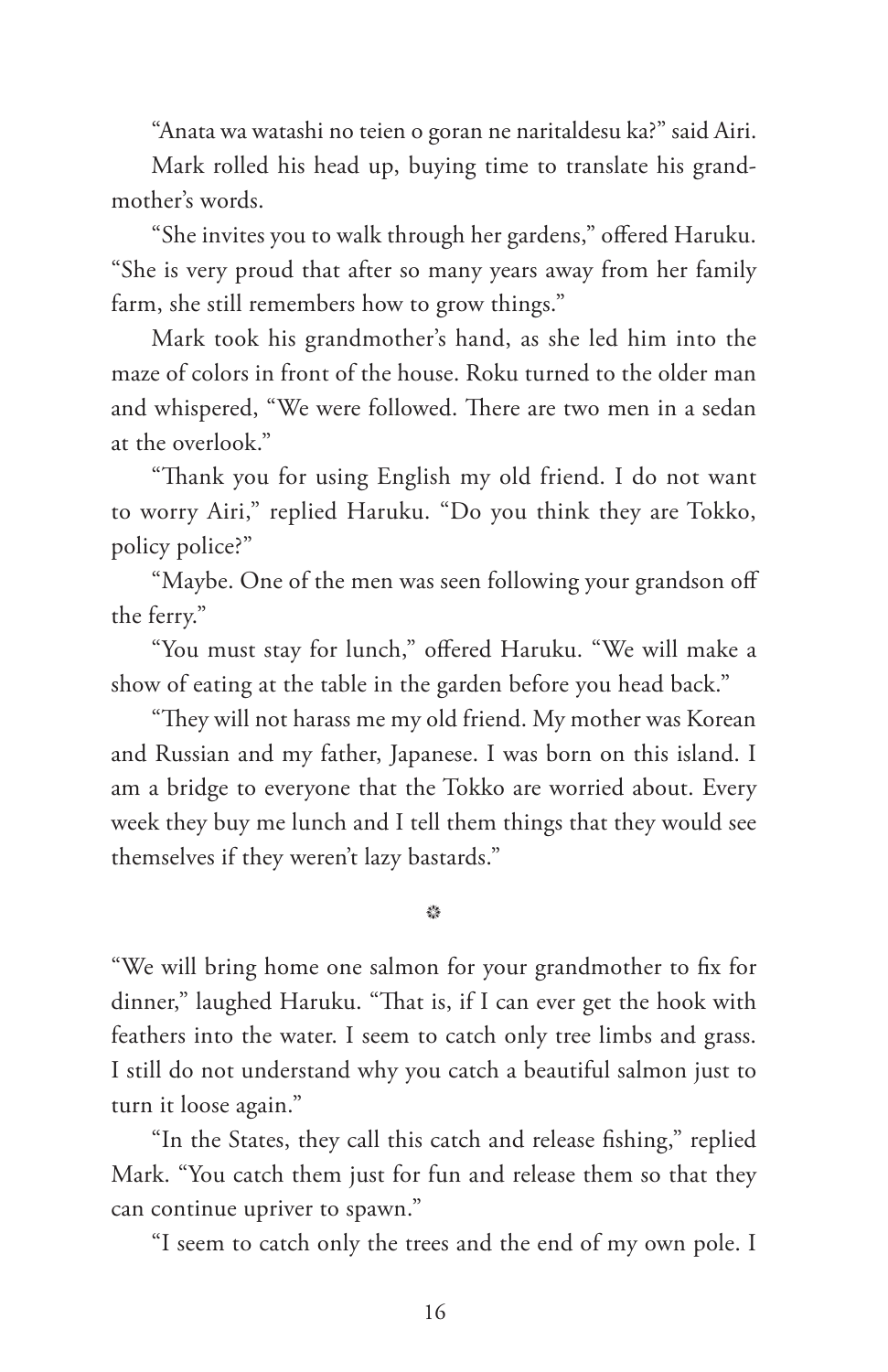struggle to throw the line behind me with this light pole and then bring it forward without wrapping the line around the tip."

A cloud swept over Mark's face.

His grandfather watched as the end of Mark's rod jerked and then jerked again without him noticing. "You are not happy to be here?" asked Haruku.

Mark snapped out of his funk. "I am very happy to be with you and grandmother," he replied. "I was just remembering the last time I tried to teach someone to fly fish."

"Your father told me about the accident, when Stephan died. He was very proud of how you tried to help the younger ones," guessed Haruku. "The ocean has given our family life for generations, but it has also taken more than one Ishihara."

"Chad and I were so cold. We found a small rock shelter and the kind of rock lamp the Ainu used a long time ago. We managed to get a small oil fire started and then we fell asleep. If we had not stopped to rest, maybe Woody and Stephan would have lived."

"If you had continued, in the fog, cold and wet along a steep cliff, Airi and I might have no grandchildren. Both your aunt Arisu and her infant daughter died in childbirth before you were born. Your father and you are the only blood family we have."

"That is why I studied business just as you and father did," replied Mark. "I am proud to be part of the family and the business. Now, one more time, bring the rod back with your elbow until you feel the line reach its full length behind you before you try to whip it forward, Grandfather. You only need a short line. Look at the line of salmon only a few feet in front of you."

The two men sat on the porch overlooking the spot they had been fishing. Airi was marinating the salmon fillets from the only fish her husband managed to land, in sesame oil, rice vinegar and herbs. She placed a tin bucket of cold Sapporo beers between the men.

"Would you still be proud of being part of the family if your grandfather goes to jail?"

"Father never told me about your secret career as a bank robber,"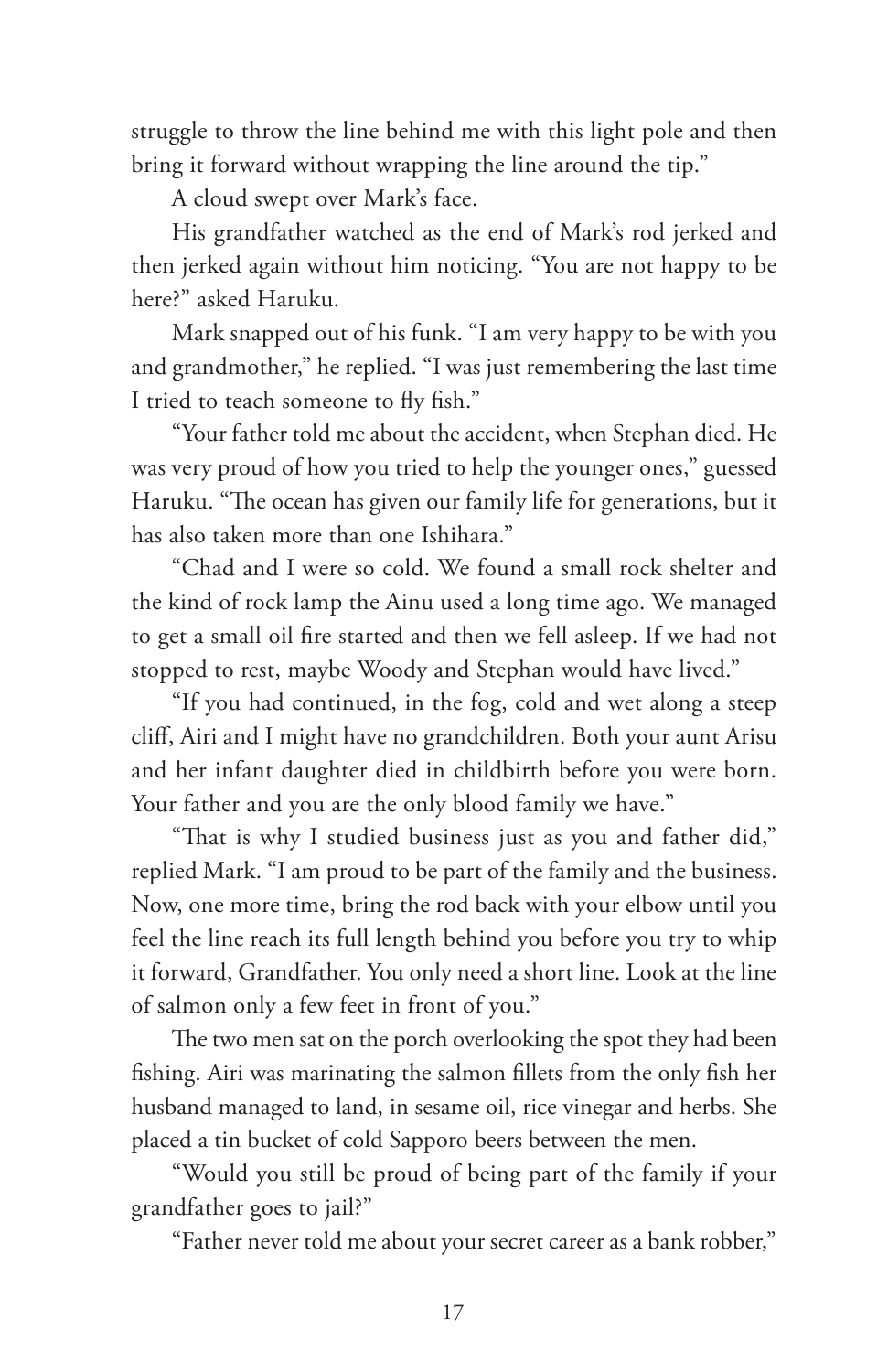laughed Mark. "Maybe I am going about this success thing the hard way."

Haruku began to laugh. "When your father left the Japanese Army, it was because the military was slowly strangling the elected officials who serve the emperor and the nation. He made an enemy of a senior officer who was obsessed with military power. It is much worse today. I fear that Japan is headed for war."

"Grandfather, Japan is already fighting in Manchuria, on the Chinese mainland and against a rebellion in Korea," replied Mark.

"Your American newspapers are keeping you and others wellposted on the aggression of the Japanese Army," apologized Haruku. "Many like me, speak out against the military leading our nation into overseas adventures. Many of us see a war with the United States at the end of this path."

"Grandfather, that would be a disaster for both countries. President Roosevelt is already preparing our country for a possible intervention in the European war with the Nazis. American industry and manpower is so vast that it could fight an Atlantic and a Pacific war at the same time. Japan could never win a war with the United States."

"Some of us know this, and we are trying to change the direction of the country. The problem is, Japan passed a law in 1925 that makes it illegal to oppose the Kokutai. It was not enforced for many years, but the Tokubetsu Koto Keisatsu special police are becoming very aggressive. Many who speak out are now imprisoned or forced into exile."

"I don't understand the term *Kokutai*," replied Mark.

"It means the national body, and it is being interpreted to mean anything the government says or does."

"Are you worried about this special police, Grandfather?"

"I have been interviewed at my office twice by officers of the Tokko. I've never seen them here in Otomari. Today, some men followed you and Roku."

"You and Father are both outspoken on this subject," replied